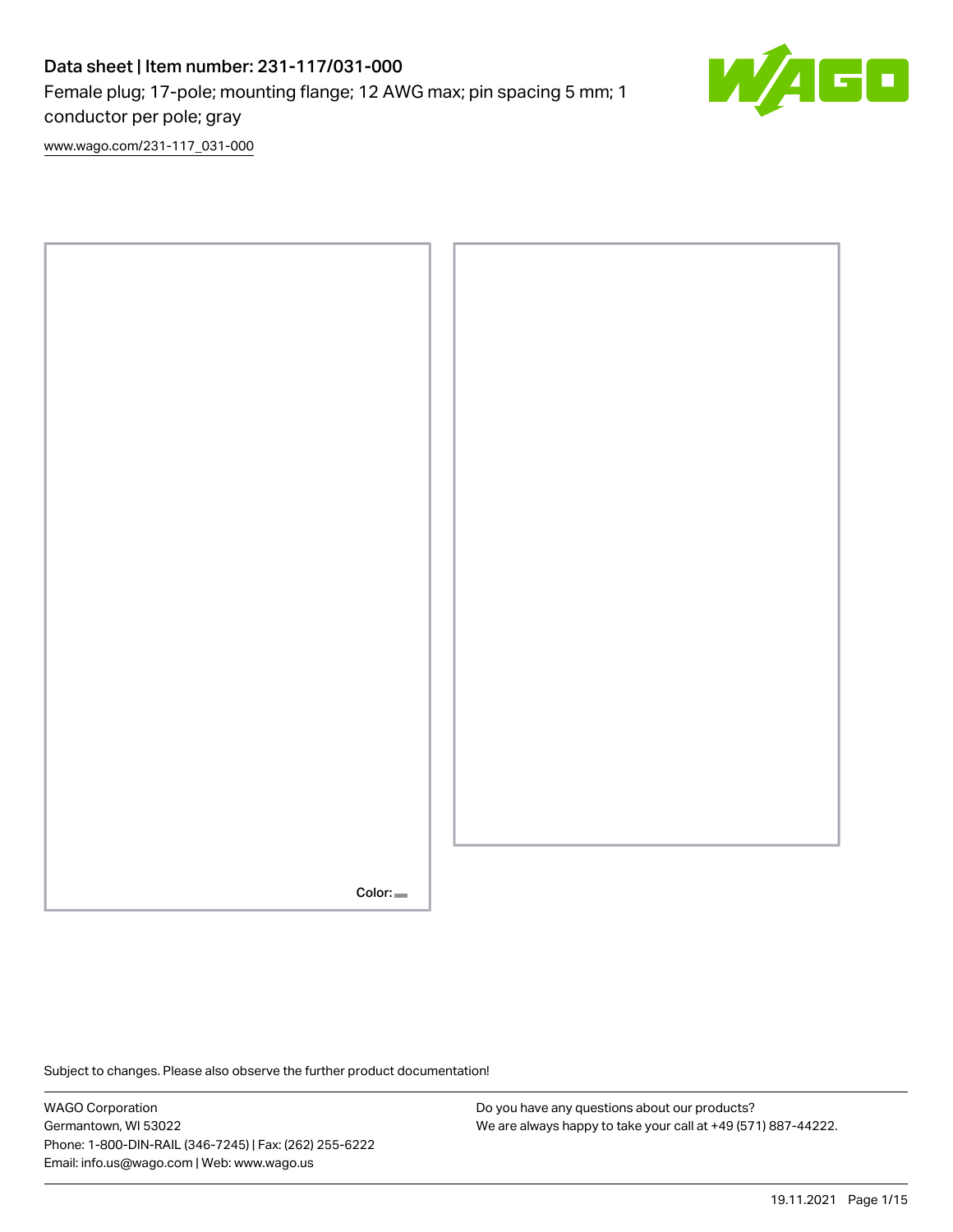

#### Dimensions in mm

 $L_1$  = (pole no. x pin spacing) + 3 mm

 $L_2$  = (pole no. x pin spacing) + 8.8 mm

 $L_3$  = (pole no. x pin spacing) + 14.8 mm

2- to 3-pole female connectors – one latch only

#### Item description

- $\blacksquare$ Universal connection for all conductor types
- Easy cable pre-assembly and on-unit wiring via vertical and horizontal CAGE CLAMP<sup>®</sup> actuation П

.<br>Subject to changes. Please also observe the further product documentation!

WAGO Corporation Germantown, WI 53022 Phone: 1-800-DIN-RAIL (346-7245) | Fax: (262) 255-6222 Email: info.us@wago.com | Web: www.wago.us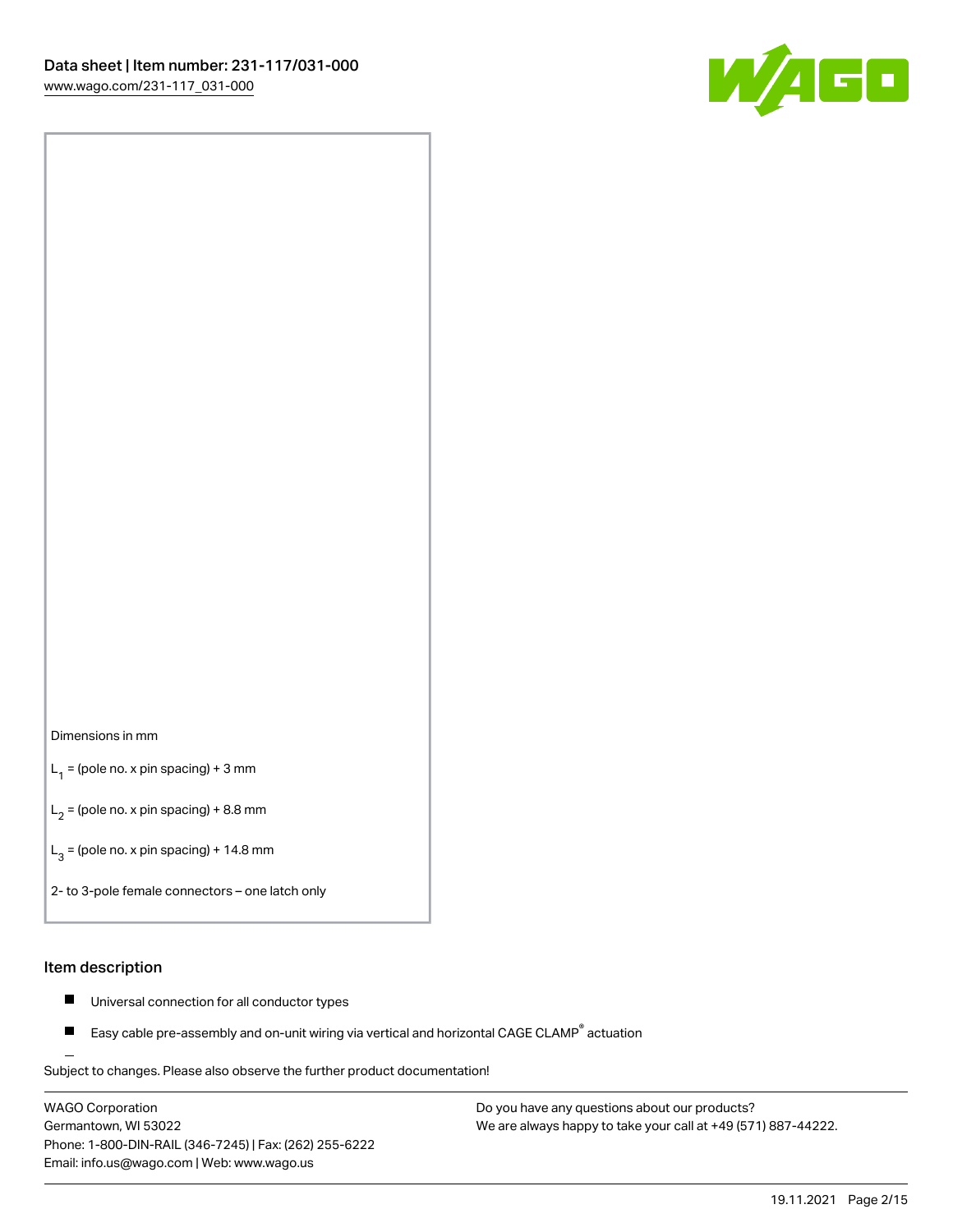W/AGO

- Integrated test ports
- $\blacksquare$ With coding fingers

# Data

## Notes

| Safety information 1 | The MCS-MULTI CONNECTION SYSTEM includes connectors<br>without breaking capacity in accordance with DIN EN 61984. When<br>used as intended, these connectors must not be connected<br>/disconnected when live or under load. The circuit design should<br>ensure header pins, which can be touched, are not live when<br>unmated. |
|----------------------|-----------------------------------------------------------------------------------------------------------------------------------------------------------------------------------------------------------------------------------------------------------------------------------------------------------------------------------|
| Variants:            | Gold-plated or partially gold-plated contact surfaces<br>Other versions (or variants) can be requested from WAGO Sales or<br>configured at https://configurator.wago.com/                                                                                                                                                         |

### Electrical data

#### IEC Approvals

| Ratings per                 | IEC/EN 60664-1                                                        |
|-----------------------------|-----------------------------------------------------------------------|
| Rated voltage (III / 3)     | 320 V                                                                 |
| Rated surge voltage (III/3) | 4 <sub>kV</sub>                                                       |
| Rated voltage (III/2)       | 320 V                                                                 |
| Rated surge voltage (III/2) | 4 <sub>k</sub> V                                                      |
| Nominal voltage (II/2)      | 630 V                                                                 |
| Rated surge voltage (II/2)  | 4 <sub>k</sub> V                                                      |
| Rated current               | 16 A                                                                  |
| Legend (ratings)            | $(III / 2)$ $\triangle$ Overvoltage category III / Pollution degree 2 |

#### UL Approvals

| Approvals per                  | <b>UL 1059</b> |
|--------------------------------|----------------|
| Rated voltage UL (Use Group B) | 300 V          |
| Rated current UL (Use Group B) | 15 A           |
| Rated voltage UL (Use Group D) | 300 V          |
| Rated current UL (Use Group D) | 10 A           |

### Ratings per UL

| Rated voltage UL 1977 | 600 V  |
|-----------------------|--------|
| Rated current UL 1977 | $\sim$ |

Subject to changes. Please also observe the further product documentation!

| WAGO Corporation                                       | Do you have any questions about our products?                 |
|--------------------------------------------------------|---------------------------------------------------------------|
| Germantown. WI 53022                                   | We are always happy to take your call at +49 (571) 887-44222. |
| Phone: 1-800-DIN-RAIL (346-7245)   Fax: (262) 255-6222 |                                                               |
| Email: info.us@wago.com   Web: www.wago.us             |                                                               |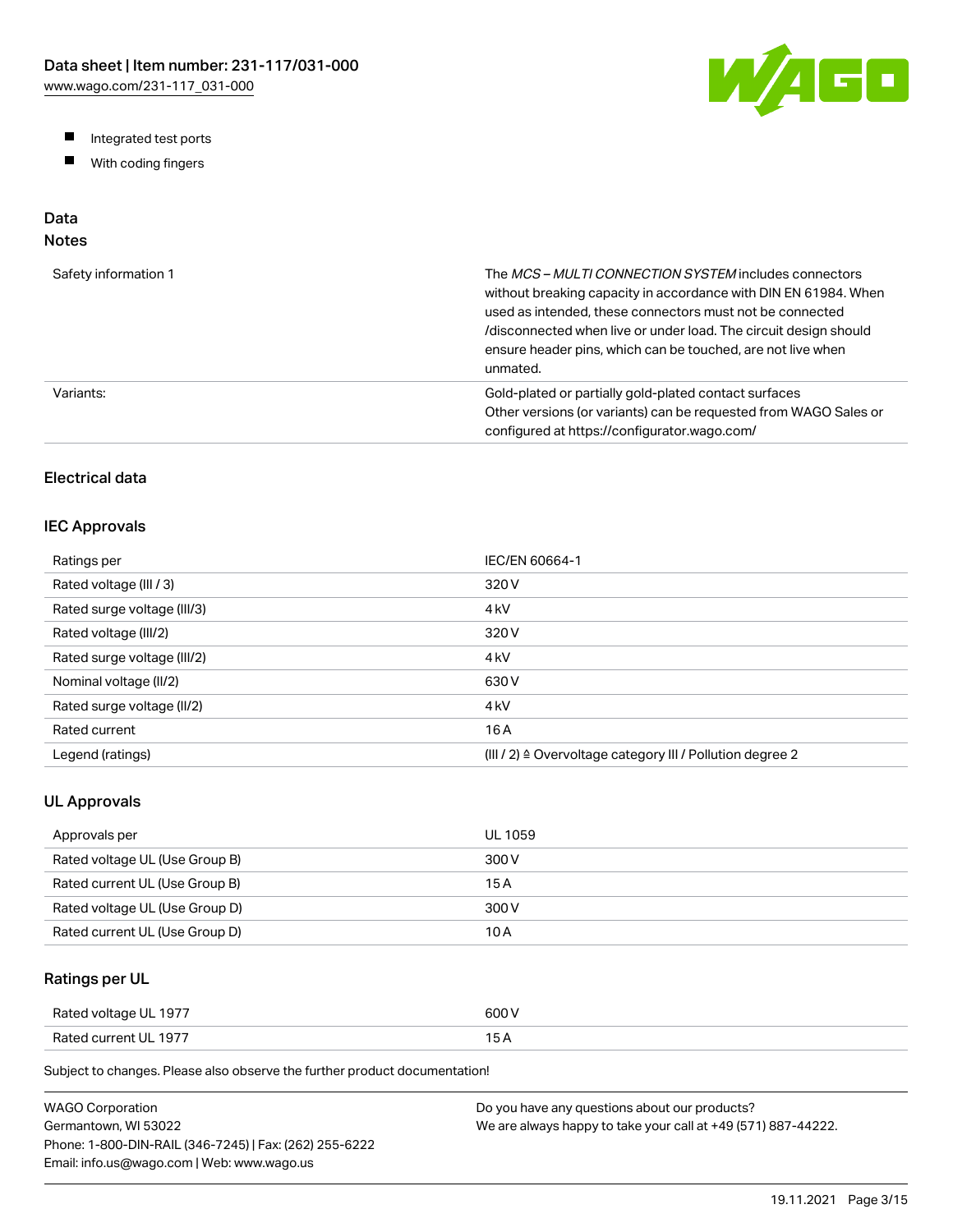

#### CSA Approvals

| Approvals per                   | CSA   |
|---------------------------------|-------|
| Rated voltage CSA (Use Group B) | 300 V |
| Rated current CSA (Use Group B) | 15 A  |
| Rated voltage CSA (Use Group D) | 300 V |
| Rated current CSA (Use Group D) | 10 A  |

#### Connection data

| Total number of connection points |  |
|-----------------------------------|--|
| Total number of potentials        |  |
| Number of connection types        |  |
| Number of levels                  |  |

#### Connection 1

| Connection technology                             | CAGE CLAMP®                            |
|---------------------------------------------------|----------------------------------------|
| Actuation type                                    | Operating tool                         |
| Solid conductor                                   | $0.082.5$ mm <sup>2</sup> / 28  12 AWG |
| Fine-stranded conductor                           | $0.082.5$ mm <sup>2</sup> / 28  12 AWG |
| Fine-stranded conductor; with insulated ferrule   | $0.251.5$ mm <sup>2</sup>              |
| Fine-stranded conductor; with uninsulated ferrule | $0.252.5$ mm <sup>2</sup>              |
| Strip length                                      | $89$ mm / 0.31  0.35 inch              |
| Number of poles                                   | 17                                     |
| Conductor entry direction to mating direction     | 0°                                     |

#### Physical data

| Pin spacing | 5 mm / 0.197 inch     |
|-------------|-----------------------|
| Width       | 99.8 mm / 3.929 inch  |
| Height      | 14.3 mm / 0.563 inch  |
| Depth       | 26.45 mm / 1.041 inch |

#### Mechanical data

| Mounting type | Mounting flange       |
|---------------|-----------------------|
| Mounting type | Feed-through mounting |
|               | Panel mounting        |

Subject to changes. Please also observe the further product documentation!

| <b>WAGO Corporation</b>                                | Do you have any questions about our products?                 |
|--------------------------------------------------------|---------------------------------------------------------------|
| Germantown, WI 53022                                   | We are always happy to take your call at +49 (571) 887-44222. |
| Phone: 1-800-DIN-RAIL (346-7245)   Fax: (262) 255-6222 |                                                               |
| Email: info.us@wago.com   Web: www.wago.us             |                                                               |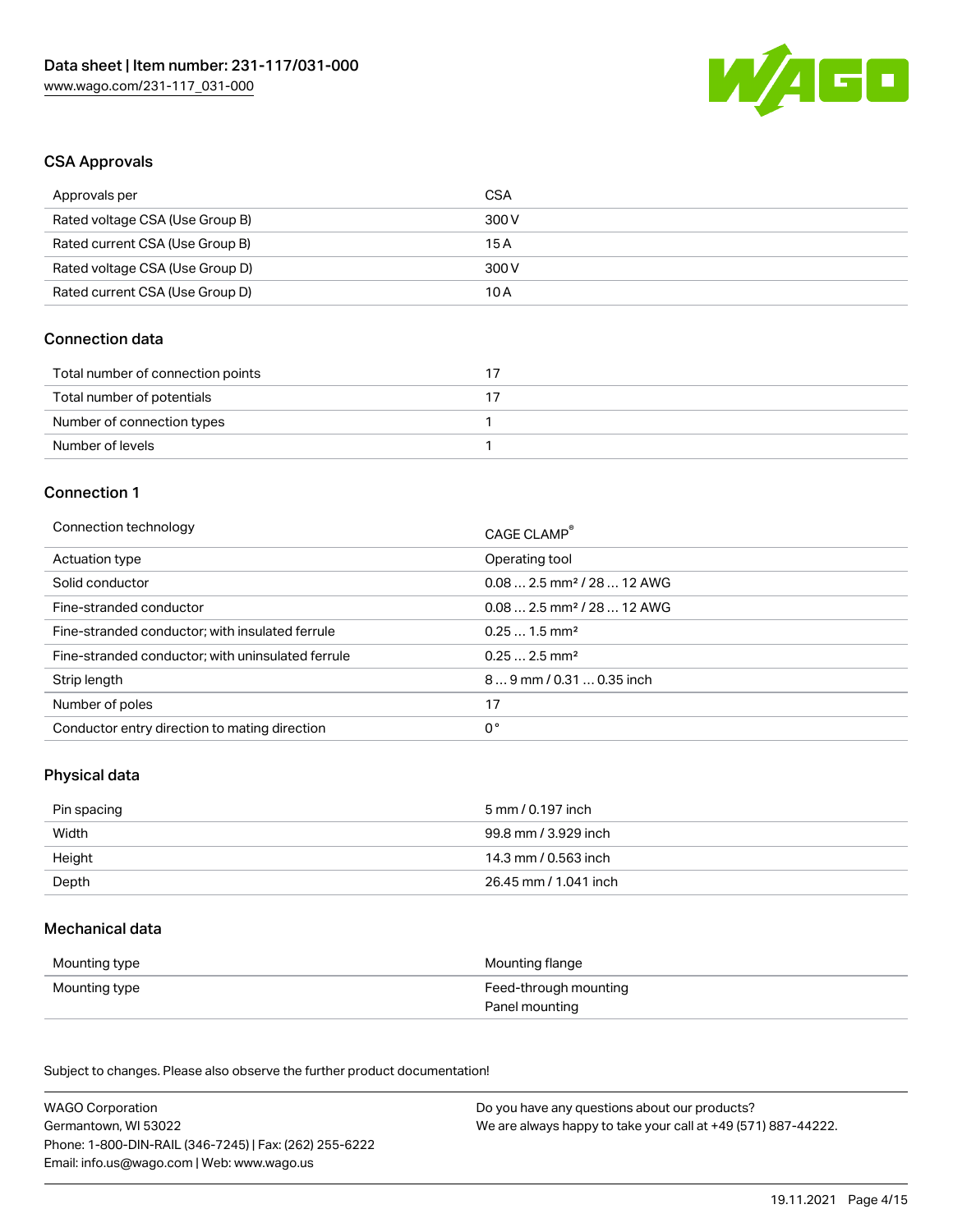

#### Plug-in connection

| Contact type (pluggable connector) | Female connector/socket |
|------------------------------------|-------------------------|
| Connector (connection type)        | for conductor           |
| Mismating protection               | No.                     |
| Locking of plug-in connection      | Without                 |
|                                    |                         |

#### Material data

| Color                       | gray                              |
|-----------------------------|-----------------------------------|
| Material group              |                                   |
| Insulation material         | Polyamide (PA66)                  |
| Flammability class per UL94 | V0                                |
| Clamping spring material    | Chrome nickel spring steel (CrNi) |
| Contact material            | Copper alloy                      |
| Contact plating             | tin-plated                        |
| Fire load                   | 0.438 MJ                          |
| Weight                      | 30.6 <sub>g</sub>                 |

#### Environmental requirements

| Limit temperature range<br>$\blacksquare$ . The contract of the contract of the contract of the contract of the contract of the contract of the contract of the contract of the contract of the contract of the contract of the contract of the contract of the | . +85 °Ր<br>-60 |
|-----------------------------------------------------------------------------------------------------------------------------------------------------------------------------------------------------------------------------------------------------------------|-----------------|
|-----------------------------------------------------------------------------------------------------------------------------------------------------------------------------------------------------------------------------------------------------------------|-----------------|

#### Commercial data

| Product Group         | 3 (Multi Conn. System) |
|-----------------------|------------------------|
| PU (SPU)              | 10 Stück               |
| Packaging type        | box                    |
| Country of origin     | DE                     |
| <b>GTIN</b>           | 4044918342414          |
| Customs tariff number | 8536694040             |

#### Approvals / Certificates

#### Country specific Approvals

| Logo | Approval                               | <b>Additional Approval Text</b> | Certificate<br>name |
|------|----------------------------------------|---------------------------------|---------------------|
|      | CВ<br>DEKRA Certification B.V.         | IEC 61984                       | NL-39756            |
|      | <b>CSA</b><br>DEKRA Certification B.V. | C <sub>22.2</sub>               | LR 18677-<br>25     |

Subject to changes. Please also observe the further product documentation!

WAGO Corporation Germantown, WI 53022 Phone: 1-800-DIN-RAIL (346-7245) | Fax: (262) 255-6222 Email: info.us@wago.com | Web: www.wago.us Do you have any questions about our products? We are always happy to take your call at +49 (571) 887-44222.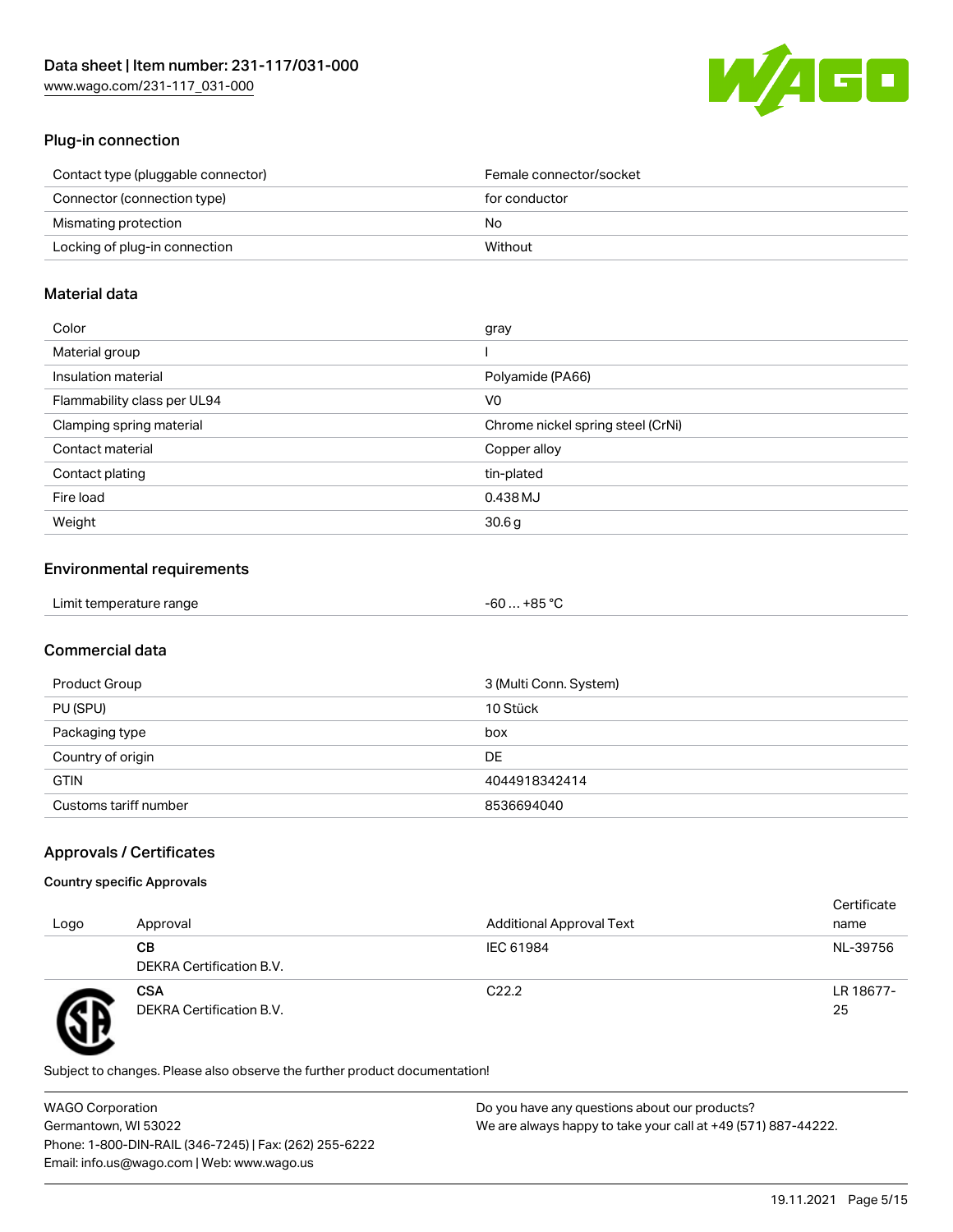

#### Ship Approvals

| Logo                | Approval                                                | <b>Additional Approval Text</b> | Certificate<br>name                |
|---------------------|---------------------------------------------------------|---------------------------------|------------------------------------|
| ABS                 | <b>ABS</b><br>American Bureau of Shipping               | $\overline{\phantom{a}}$        | $19 -$<br>HG1869876-<br><b>PDA</b> |
| VERITAS             | <b>BV</b><br>Bureau Veritas S.A.                        | <b>IEC 60998</b>                | 11915/D0<br><b>BV</b>              |
|                     | <b>DNV GL</b><br>Det Norske Veritas, Germanischer Lloyd |                                 | TAE000016Z                         |
| <b>UL-Approvals</b> |                                                         |                                 |                                    |
| Logo                | Approval                                                | <b>Additional Approval Text</b> | Certificate<br>name                |
|                     | UL<br>Underwriters Laboratories Inc.                    | UL 1059                         | E45172                             |
|                     | <b>UR</b><br>Underwriters Laboratories Inc.             | <b>UL 1977</b>                  | E45171                             |
| Counterpart         |                                                         |                                 |                                    |

#### riter par  $\sim$

 $J$  and  $\overline{J}$ 

| <b>4500 W</b>    | Item no.231-617<br>Male connector; 17-pole; Pin spacing 5 mm; gray                                              | www.wago.com/231-617         |
|------------------|-----------------------------------------------------------------------------------------------------------------|------------------------------|
| <b>Harlanger</b> | Item no.231-147/001-000<br>Male header; 17-pole; THT; 1.0 x 1.0 mm solder pin; straight; pin spacing 5 mm; gray | www.wago.com/231-147/001-000 |
| Reg              | Item no.231-447/001-000<br>Male header; 17-pole; THT; 1.0 x 1.0 mm solder pin; angled; pin spacing 5 mm; gray   | www.wago.com/231-447/001-000 |

Subject to changes. Please also observe the further product documentation!

WAGO Corporation Germantown, WI 53022 Phone: 1-800-DIN-RAIL (346-7245) | Fax: (262) 255-6222 Email: info.us@wago.com | Web: www.wago.us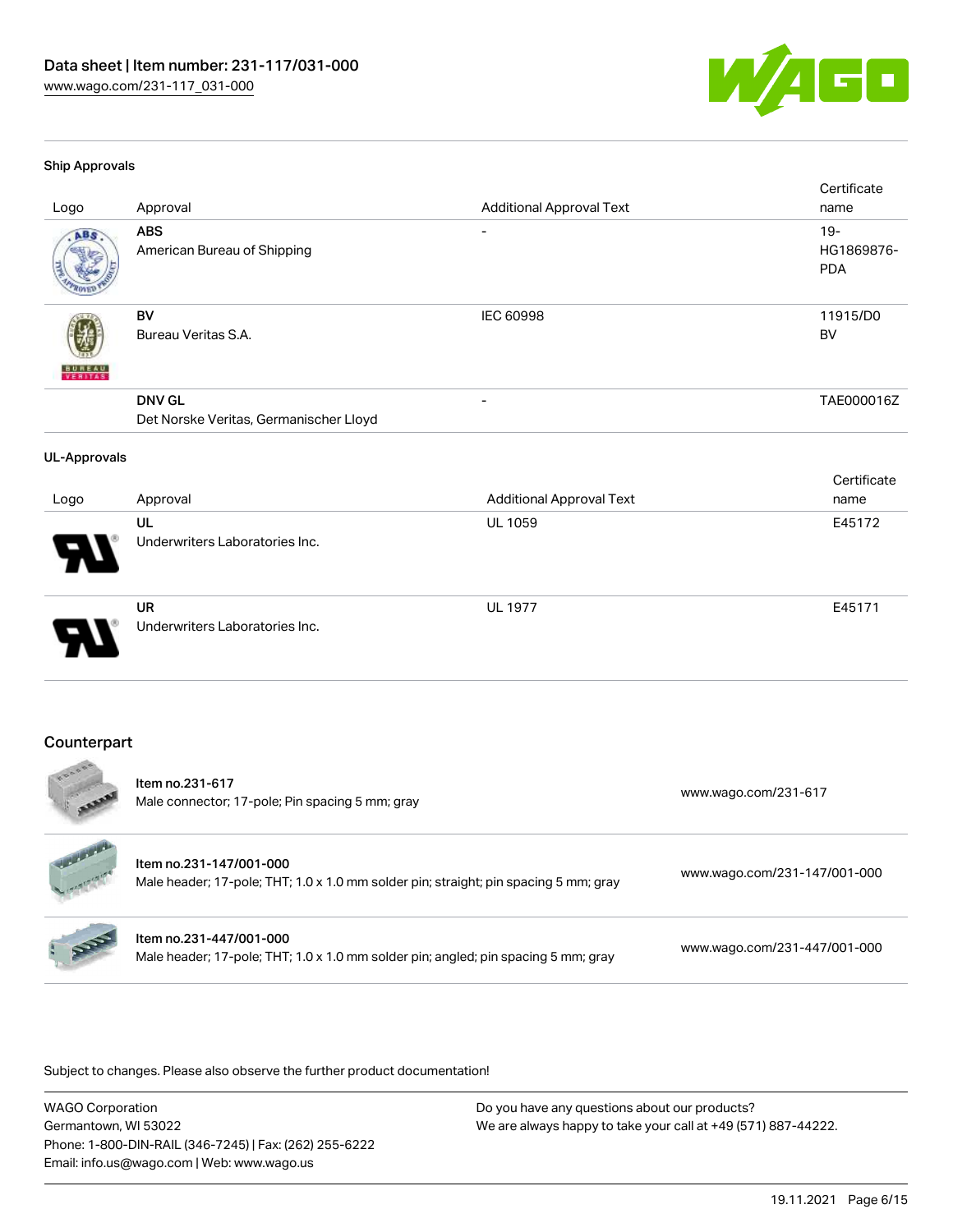Email: info.us@wago.com | Web: www.wago.us



#### Optional accessories

| Cover                                           |                                                                                                                            |                                                                                                                |
|-------------------------------------------------|----------------------------------------------------------------------------------------------------------------------------|----------------------------------------------------------------------------------------------------------------|
| Cover                                           |                                                                                                                            |                                                                                                                |
|                                                 | Item no.: 231-668<br>Lockout caps; for covering unused clamping units; gray                                                | www.wago.com/231-668                                                                                           |
| Jumpers                                         |                                                                                                                            |                                                                                                                |
| Jumper                                          |                                                                                                                            |                                                                                                                |
|                                                 | Item no.: 231-905<br>Jumper; for conductor entry; 5-way; insulated; gray                                                   | www.wago.com/231-905                                                                                           |
|                                                 | Item no.: 231-903<br>Jumper; for conductor entry; 3-way; insulated; gray                                                   | www.wago.com/231-903                                                                                           |
|                                                 | Item no.: 231-907<br>Jumper; for conductor entry; 7-way; insulated; gray                                                   | www.wago.com/231-907                                                                                           |
|                                                 | Item no.: 231-910<br>Jumper; for conductor entry; 10-way; insulated; gray                                                  | www.wago.com/231-910                                                                                           |
|                                                 | Item no.: 231-902<br>Jumper; for conductor entry; 2-way; insulated; gray                                                   | www.wago.com/231-902                                                                                           |
| <b>Testing accessories</b>                      |                                                                                                                            |                                                                                                                |
| Testing accessories                             |                                                                                                                            |                                                                                                                |
|                                                 | Item no.: 210-136<br>Test plug; 2 mm Ø; with 500 mm cable                                                                  | www.wago.com/210-136                                                                                           |
|                                                 | Item no.: 231-661<br>Test plugs for female connectors; for 5 mm and 5.08 mm pin spacing; 2,50 mm <sup>2</sup> ; light gray | www.wago.com/231-661                                                                                           |
| Tools                                           |                                                                                                                            |                                                                                                                |
| Operating tool                                  |                                                                                                                            |                                                                                                                |
|                                                 | Item no.: 209-130<br>Operating tool; suitable for 264, 280 and 281 Series; 1-way; of insulating material; white            | www.wago.com/209-130                                                                                           |
|                                                 | Item no.: 209-132<br>Operating tool; for connecting comb-style jumper bar; 2-way; of insulating material                   | www.wago.com/209-132                                                                                           |
|                                                 | Item no.: 231-159<br>Operating tool; natural                                                                               | www.wago.com/231-159                                                                                           |
|                                                 | Item no.: 231-231<br>Combination operating tool; red                                                                       | www.wago.com/231-231                                                                                           |
|                                                 | Item no.: 210-657<br>Operating tool; Blade: 3.5 x 0.5 mm; with a partially insulated shaft; short; multicoloured           | www.wago.com/210-657                                                                                           |
|                                                 | Subject to changes. Please also observe the further product documentation!                                                 |                                                                                                                |
| <b>WAGO Corporation</b><br>Germantown, WI 53022 | Phone: 1-800-DIN-RAIL (346-7245)   Fax: (262) 255-6222                                                                     | Do you have any questions about our products?<br>We are always happy to take your call at +49 (571) 887-44222. |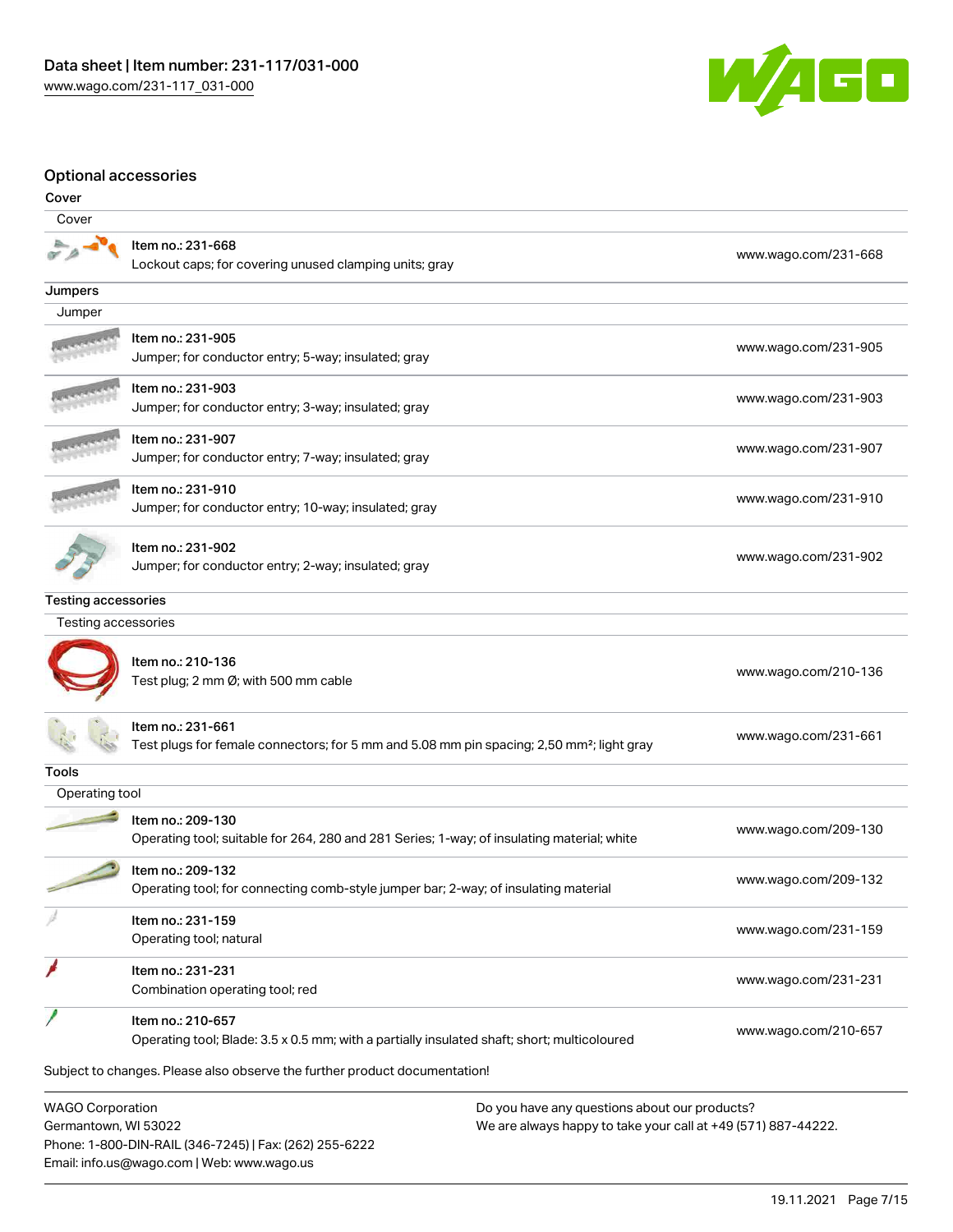# Data sheet | Item number: 231-117/031-000

[www.wago.com/231-117\\_031-000](http://www.wago.com/231-117_031-000)

Email: info.us@wago.com | Web: www.wago.us



|                                                 | Item no.: 210-720<br>Operating tool; Blade: 3.5 x 0.5 mm; with a partially insulated shaft; multicoloured                                                                                       |                                                                                                                | www.wago.com/210-720             |
|-------------------------------------------------|-------------------------------------------------------------------------------------------------------------------------------------------------------------------------------------------------|----------------------------------------------------------------------------------------------------------------|----------------------------------|
|                                                 | Item no.: 231-131<br>Operating tool; made of insulating material; 1-way; loose; white                                                                                                           |                                                                                                                | www.wago.com/231-131             |
|                                                 | Item no.: 231-291<br>Operating tool; made of insulating material; 1-way; loose; red                                                                                                             |                                                                                                                | www.wago.com/231-291             |
|                                                 | Item no.: 280-432<br>Operating tool; made of insulating material; 2-way; white                                                                                                                  |                                                                                                                | www.wago.com/280-432             |
|                                                 | ltem no.: 280-434<br>Operating tool; made of insulating material; 4-way                                                                                                                         |                                                                                                                | www.wago.com/280-434             |
|                                                 | Item no.: 280-437<br>Operating tool; made of insulating material; 7-way                                                                                                                         |                                                                                                                | www.wago.com/280-437             |
|                                                 | Item no.: 280-440<br>Operating tool; made of insulating material; 10-way                                                                                                                        |                                                                                                                | www.wago.com/280-440             |
|                                                 | Item no.: 280-435<br>Operating tool; made of insulating material; 5-way; gray                                                                                                                   |                                                                                                                | www.wago.com/280-435             |
|                                                 | Item no.: 280-436<br>Operating tool; made of insulating material; 6-way                                                                                                                         |                                                                                                                | www.wago.com/280-436             |
|                                                 | Item no.: 280-438<br>Operating tool; made of insulating material; 8-way                                                                                                                         |                                                                                                                | www.wago.com/280-438             |
|                                                 | Item no.: 280-433<br>Operating tool; made of insulating material; 3-way                                                                                                                         |                                                                                                                | www.wago.com/280-433             |
| Marking accessories                             |                                                                                                                                                                                                 |                                                                                                                |                                  |
| Marking strip                                   | Item no.: 210-331/500-103<br>Marking strips; as a DIN A4 sheet; MARKED; 1-12 (300x); Height of marker strip: 2.3 mm/0.091 in; Strip<br>length 182 mm; Horizontal marking; Self-adhesive; white  |                                                                                                                | www.wago.com/210-331<br>/500-103 |
|                                                 | Item no.: 210-331/500-104<br>Marking strips; as a DIN A4 sheet; MARKED; 13-24 (300x); Height of marker strip: 2.3 mm/0.091 in; Strip<br>length 182 mm; Horizontal marking; Self-adhesive; white |                                                                                                                | www.wago.com/210-331<br>/500-104 |
|                                                 | Item no.: 210-332/500-202<br>Marking strips; as a DIN A4 sheet; MARKED; 1-16 (160x); Height of marker strip: 3 mm; Strip length 182<br>mm; Horizontal marking; Self-adhesive; white             |                                                                                                                | www.wago.com/210-332<br>/500-202 |
|                                                 | Item no.: 210-332/500-206<br>Marking strips; as a DIN A4 sheet; MARKED; 33-48 (160x); Height of marker strip: 3 mm; Strip length                                                                |                                                                                                                | www.wago.com/210-332<br>/500-206 |
|                                                 | Subject to changes. Please also observe the further product documentation!                                                                                                                      |                                                                                                                |                                  |
| <b>WAGO Corporation</b><br>Germantown, WI 53022 | Phone: 1-800-DIN-RAIL (346-7245)   Fax: (262) 255-6222                                                                                                                                          | Do you have any questions about our products?<br>We are always happy to take your call at +49 (571) 887-44222. |                                  |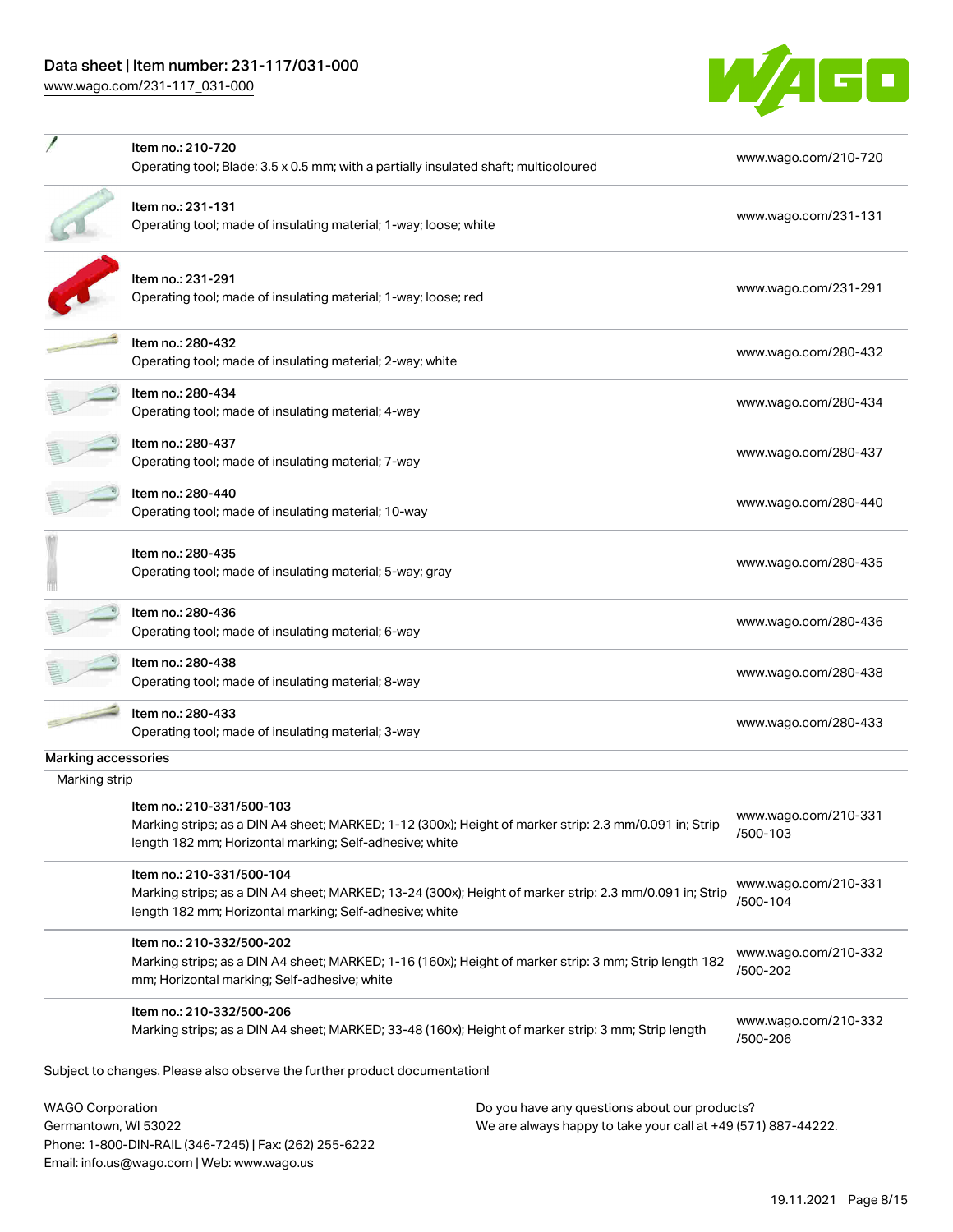

|  | 182 mm; Horizontal marking; Self-adhesive; white |
|--|--------------------------------------------------|
|--|--------------------------------------------------|

| <b>WAGO Corporation</b> | Do you have any questions about our products?                                                                                                                                        |                                  |
|-------------------------|--------------------------------------------------------------------------------------------------------------------------------------------------------------------------------------|----------------------------------|
|                         | Subject to changes. Please also observe the further product documentation!                                                                                                           |                                  |
| ł                       | Item no.: 216-102<br>Ferrule; Sleeve for 0.75 mm <sup>2</sup> / AWG 20; uninsulated; electro-tin plated; silver-colored                                                              | www.wago.com/216-102             |
|                         | Item no.: 216-106<br>Ferrule; Sleeve for 2.5 mm <sup>2</sup> / AWG 14; uninsulated; electro-tin plated; silver-colored                                                               | www.wago.com/216-106             |
| Ť.                      | Item no.: 216-104<br>Ferrule; Sleeve for 1.5 mm <sup>2</sup> / AWG 16; uninsulated; electro-tin plated; silver-colored                                                               | www.wago.com/216-104             |
|                         | Item no.: 216-101<br>Ferrule; Sleeve for 0.5 mm <sup>2</sup> / AWG 22; uninsulated; electro-tin plated; silver-colored                                                               | www.wago.com/216-101             |
|                         |                                                                                                                                                                                      |                                  |
| Ferrule                 |                                                                                                                                                                                      |                                  |
| Ferrules                |                                                                                                                                                                                      |                                  |
|                         | Item no.: 231-295<br>Screw with nut                                                                                                                                                  | www.wago.com/231-295             |
|                         | Item no.: 231-195<br>Screw with nut; M2x12; for fixing element                                                                                                                       | www.wago.com/231-195             |
|                         | Item no.: 231-194<br>Self-tapping screw; B 2.2x13, fixing hole 1.8 mm Ø                                                                                                              | www.wago.com/231-194             |
|                         | Item no.: 209-147<br>Self-tapping screw                                                                                                                                              | www.wago.com/209-147             |
|                         | Mounting accessories                                                                                                                                                                 |                                  |
| <b>Mounting</b>         |                                                                                                                                                                                      |                                  |
|                         | Item no.: 231-671<br>Insulation stop; 0.25 - 0.5 mm <sup>2</sup> ; light gray                                                                                                        | www.wago.com/231-671             |
|                         | Item no.: 231-670<br>Insulation stop; 0.08-0.2 mm <sup>2</sup> / 0.2 mm <sup>2</sup> "s"; white                                                                                      | www.wago.com/231-670             |
|                         | Item no.: 231-672<br>Insulation stop; 0.75 - 1 mm <sup>2</sup> ; dark gray                                                                                                           | www.wago.com/231-672             |
| Insulation stop         |                                                                                                                                                                                      |                                  |
| Insulations stops       |                                                                                                                                                                                      |                                  |
|                         | Item no.: 210-332/500-204<br>Marking strips; as a DIN A4 sheet; MARKED; 17-32 (160x); Height of marker strip: 3 mm; Strip length<br>182 mm; Horizontal marking; Self-adhesive; white | www.wago.com/210-332<br>/500-204 |
|                         | Item no.: 210-332/500-205<br>Marking strips; as a DIN A4 sheet; MARKED; 1-32 (80x); Height of marker strip: 3 mm; Strip length 182<br>mm; Horizontal marking; Self-adhesive; white   | www.wago.com/210-332<br>/500-205 |
|                         |                                                                                                                                                                                      |                                  |

WAGO Corporation Germantown, WI 53022 Phone: 1-800-DIN-RAIL (346-7245) | Fax: (262) 255-6222 Email: info.us@wago.com | Web: www.wago.us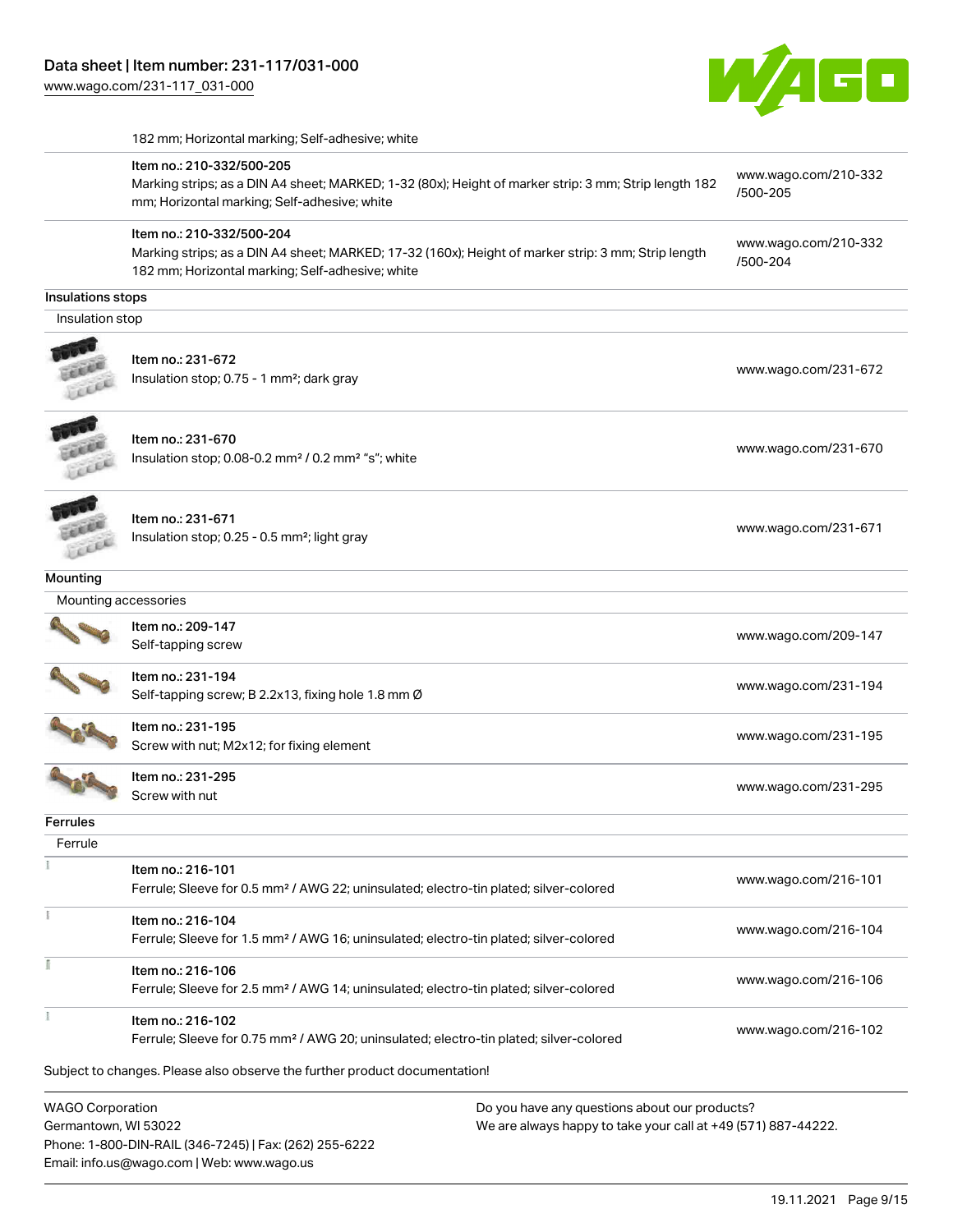### Data sheet | Item number: 231-117/031-000

[www.wago.com/231-117\\_031-000](http://www.wago.com/231-117_031-000)



|    | Item no.: 216-103<br>Ferrule; Sleeve for 1 mm <sup>2</sup> / AWG 18; uninsulated; electro-tin plated                                                                                              | www.wago.com/216-103 |
|----|---------------------------------------------------------------------------------------------------------------------------------------------------------------------------------------------------|----------------------|
|    | Item no.: 216-123<br>Ferrule; Sleeve for 1 mm <sup>2</sup> / AWG 18; uninsulated; electro-tin plated; silver-colored                                                                              | www.wago.com/216-123 |
| ĵ. | Item no.: 216-122<br>Ferrule; Sleeve for 0.75 mm <sup>2</sup> / AWG 20; uninsulated; electro-tin plated; silver-colored                                                                           | www.wago.com/216-122 |
|    | Item no.: 216-124<br>Ferrule; Sleeve for 1.5 mm <sup>2</sup> / AWG 16; uninsulated; electro-tin plated                                                                                            | www.wago.com/216-124 |
|    | Item no.: 216-142<br>Ferrule; Sleeve for 0.75 mm <sup>2</sup> / 18 AWG; uninsulated; electro-tin plated; electrolytic copper; gastight<br>crimped; acc. to DIN 46228, Part 1/08.92                | www.wago.com/216-142 |
|    | Item no.: 216-132<br>Ferrule; Sleeve for 0.34 mm <sup>2</sup> / AWG 24; uninsulated; electro-tin plated                                                                                           | www.wago.com/216-132 |
| i. | Item no.: 216-121<br>Ferrule; Sleeve for 0.5 mm <sup>2</sup> / AWG 22; uninsulated; electro-tin plated; silver-colored                                                                            | www.wago.com/216-121 |
|    | Item no.: 216-143<br>Ferrule; Sleeve for 1 mm <sup>2</sup> / AWG 18; uninsulated; electro-tin plated; electrolytic copper; gastight<br>crimped; acc. to DIN 46228, Part 1/08.92                   | www.wago.com/216-143 |
|    | Item no.: 216-131<br>Ferrule; Sleeve for 0.25 mm <sup>2</sup> / AWG 24; uninsulated; electro-tin plated; silver-colored                                                                           | www.wago.com/216-131 |
|    | Item no.: 216-141<br>Ferrule; Sleeve for 0.5 mm <sup>2</sup> / 20 AWG; uninsulated; electro-tin plated; electrolytic copper; gastight<br>crimped; acc. to DIN 46228, Part 1/08.92                 | www.wago.com/216-141 |
|    | Item no.: 216-152<br>Ferrule; Sleeve for 0.34 mm <sup>2</sup> / AWG 24; uninsulated; electro-tin plated                                                                                           | www.wago.com/216-152 |
|    | Item no.: 216-203<br>Ferrule; Sleeve for 1 mm <sup>2</sup> / AWG 18; insulated; electro-tin plated; red                                                                                           | www.wago.com/216-203 |
|    | Item no.: 216-202<br>Ferrule; Sleeve for 0.75 mm <sup>2</sup> / 18 AWG; insulated; electro-tin plated; gray                                                                                       | www.wago.com/216-202 |
|    | Item no.: 216-151<br>Ferrule; Sleeve for 0.25 mm <sup>2</sup> / AWG 24; uninsulated; electro-tin plated                                                                                           | www.wago.com/216-151 |
| 1  | Item no.: 216-204<br>Ferrule; Sleeve for 1.5 mm <sup>2</sup> / AWG 16; insulated; electro-tin plated; black                                                                                       | www.wago.com/216-204 |
|    | Item no.: 216-144<br>Ferrule; Sleeve for 1.5 mm <sup>2</sup> / AWG 16; uninsulated; electro-tin plated; electrolytic copper; gastight<br>crimped; acc. to DIN 46228, Part 1/08.92; silver-colored | www.wago.com/216-144 |
|    | Item no.: 216-201<br>Ferrule; Sleeve for 0.5 mm <sup>2</sup> / 20 AWG; insulated; electro-tin plated; white                                                                                       | www.wago.com/216-201 |
|    | Item no.: 216-223                                                                                                                                                                                 |                      |

Subject to changes. Please also observe the further product documentation!

WAGO Corporation Germantown, WI 53022 Phone: 1-800-DIN-RAIL (346-7245) | Fax: (262) 255-6222 Email: info.us@wago.com | Web: www.wago.us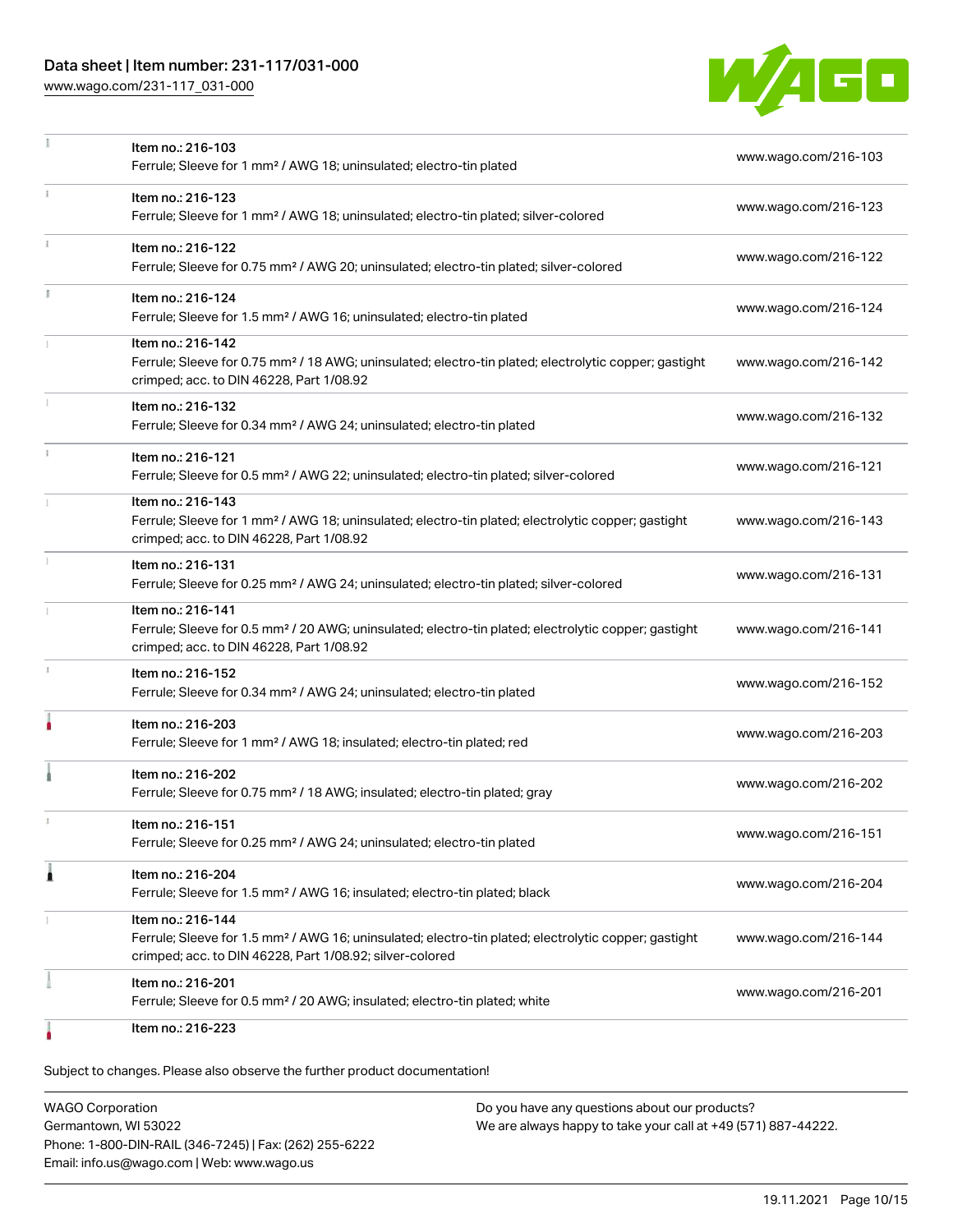

Ferrule; Sleeve for 1 mm² / AWG 18; insulated; electro-tin plated; red [www.wago.com/216-223](http://www.wago.com/216-223)

|   | Item no.: 216-241<br>Ferrule; Sleeve for 0.5 mm <sup>2</sup> / 20 AWG; insulated; electro-tin plated; electrolytic copper; gastight<br>crimped; acc. to DIN 46228, Part 4/09.90; white                  | www.wago.com/216-241 |
|---|---------------------------------------------------------------------------------------------------------------------------------------------------------------------------------------------------------|----------------------|
|   | Item no.: 216-242<br>Ferrule; Sleeve for 0.75 mm <sup>2</sup> / 18 AWG; insulated; electro-tin plated; electrolytic copper; gastight<br>crimped; acc. to DIN 46228, Part 4/09.90; gray                  | www.wago.com/216-242 |
|   | Item no.: 216-222<br>Ferrule; Sleeve for 0.75 mm <sup>2</sup> / 18 AWG; insulated; electro-tin plated; gray                                                                                             | www.wago.com/216-222 |
|   | Item no.: 216-221<br>Ferrule; Sleeve for 0.5 mm <sup>2</sup> / 20 AWG; insulated; electro-tin plated; white                                                                                             | www.wago.com/216-221 |
| Â | Item no.: 216-224<br>Ferrule; Sleeve for 1.5 mm <sup>2</sup> / AWG 16; insulated; electro-tin plated; black                                                                                             | www.wago.com/216-224 |
|   | Item no.: 216-243<br>Ferrule; Sleeve for 1 mm <sup>2</sup> / AWG 18; insulated; electro-tin plated; electrolytic copper; gastight crimped; www.wago.com/216-243<br>acc. to DIN 46228, Part 4/09.90; red |                      |
| 1 | Item no.: 216-244<br>Ferrule; Sleeve for 1.5 mm <sup>2</sup> / AWG 16; insulated; electro-tin plated; electrolytic copper; gastight<br>crimped; acc. to DIN 46228, Part 4/09.90; black                  | www.wago.com/216-244 |
|   | Item no.: 216-263<br>Ferrule; Sleeve for 1 mm <sup>2</sup> / AWG 18; insulated; electro-tin plated; electrolytic copper; gastight crimped; www.wago.com/216-263<br>acc. to DIN 46228, Part 4/09.90; red |                      |
| Â | Item no.: 216-264<br>Ferrule; Sleeve for 1.5 mm <sup>2</sup> / AWG 16; insulated; electro-tin plated; electrolytic copper; gastight<br>crimped; acc. to DIN 46228, Part 4/09.90; black                  | www.wago.com/216-264 |
| 1 | Item no.: 216-284<br>Ferrule; Sleeve for 1.5 mm <sup>2</sup> / AWG 16; insulated; electro-tin plated; electrolytic copper; gastight<br>crimped; acc. to DIN 46228, Part 4/09.90; black                  | www.wago.com/216-284 |
|   | Item no.: 216-262<br>Ferrule; Sleeve for 0.75 mm <sup>2</sup> / 18 AWG; insulated; electro-tin plated; electrolytic copper; gastight<br>crimped; acc. to DIN 46228, Part 4/09.90; gray                  | www.wago.com/216-262 |
|   | Item no.: 216-301<br>Ferrule; Sleeve for 0.25 mm <sup>2</sup> / AWG 24; insulated; electro-tin plated; yellow                                                                                           | www.wago.com/216-301 |
|   | Item no.: 216-321<br>Ferrule; Sleeve for 0.25 mm <sup>2</sup> / AWG 24; insulated; electro-tin plated; yellow                                                                                           | www.wago.com/216-321 |
|   | Item no.: 216-322<br>Ferrule; Sleeve for 0.34 mm <sup>2</sup> / 22 AWG; insulated; electro-tin plated; green                                                                                            | www.wago.com/216-322 |
|   | Item no.: 216-302<br>Ferrule; Sleeve for 0.34 mm <sup>2</sup> / 22 AWG; insulated; electro-tin plated; green                                                                                            | www.wago.com/216-302 |

Subject to changes. Please also observe the further product documentation!

WAGO Corporation Germantown, WI 53022 Phone: 1-800-DIN-RAIL (346-7245) | Fax: (262) 255-6222 Email: info.us@wago.com | Web: www.wago.us Do you have any questions about our products? We are always happy to take your call at +49 (571) 887-44222.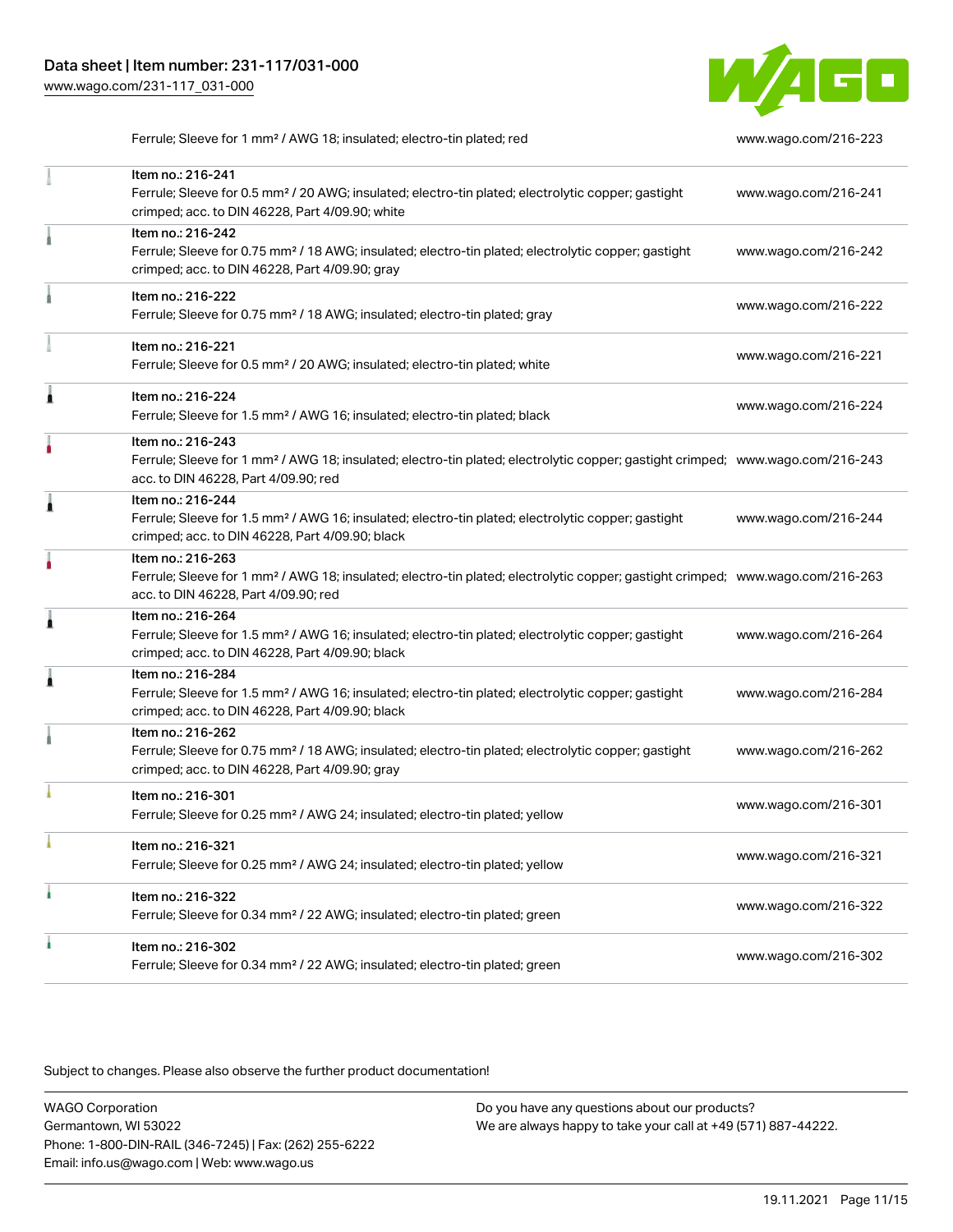

#### Downloads Documentation

| <b>Additional Information</b>                                                                                                               |            |               |          |
|---------------------------------------------------------------------------------------------------------------------------------------------|------------|---------------|----------|
| Technical explanations                                                                                                                      | 2019 Apr 3 | pdf<br>2.0 MB | Download |
|                                                                                                                                             |            |               |          |
| <b>CAD files</b>                                                                                                                            |            |               |          |
| CAD data                                                                                                                                    |            |               |          |
| 2D/3D Models 231-117/031-000                                                                                                                |            | <b>URL</b>    | Download |
| <b>CAE</b> data                                                                                                                             |            |               |          |
| EPLAN Data Portal 231-117/031-000                                                                                                           |            | <b>URL</b>    | Download |
| ZUKEN Portal 231-117/031-000                                                                                                                |            | URL           | Download |
| EPLAN Data Portal 231-117/031-000                                                                                                           |            | URL           | Download |
| <b>Environmental Product Compliance</b>                                                                                                     |            |               |          |
| <b>Compliance Search</b>                                                                                                                    |            |               |          |
| Environmental Product Compliance 231-117/031-000                                                                                            |            | <b>URL</b>    | Download |
| 1-conductor female connector; CAGE CLAMP®; 2.5 mm <sup>2</sup> ; Pin spacing 5 mm; 17-pole;<br>clamping collar; 2,50 mm <sup>2</sup> ; gray |            |               |          |

Installation Notes

Subject to changes. Please also observe the further product documentation!

WAGO Corporation Germantown, WI 53022 Phone: 1-800-DIN-RAIL (346-7245) | Fax: (262) 255-6222 Email: info.us@wago.com | Web: www.wago.us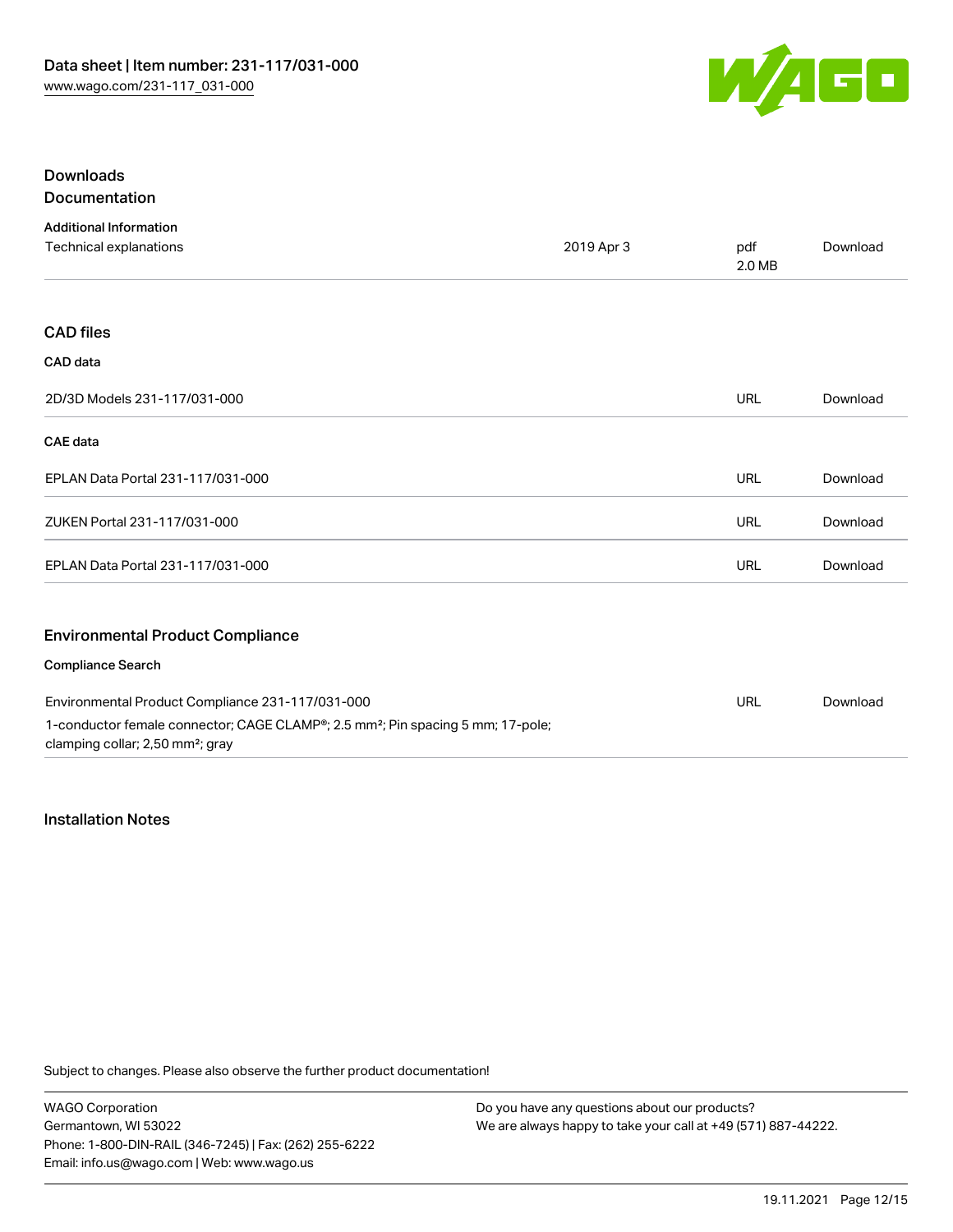



Inserting a conductor via 3.5 mm screwdriver – CAGE CLAMP® actuation parallel to conductor entry.



Inserting a conductor via 3.5 mm screwdriver – CAGE CLAMP® actuation perpendicular to conductor entry.



Inserting a conductor into CAGE CLAMP® unit via operating lever (231-291).



Inserting a conductor via operating tool.



Coding a female connector by removing coding finger(s).

Subject to changes. Please also observe the further product documentation!

WAGO Corporation Germantown, WI 53022 Phone: 1-800-DIN-RAIL (346-7245) | Fax: (262) 255-6222 Email: info.us@wago.com | Web: www.wago.us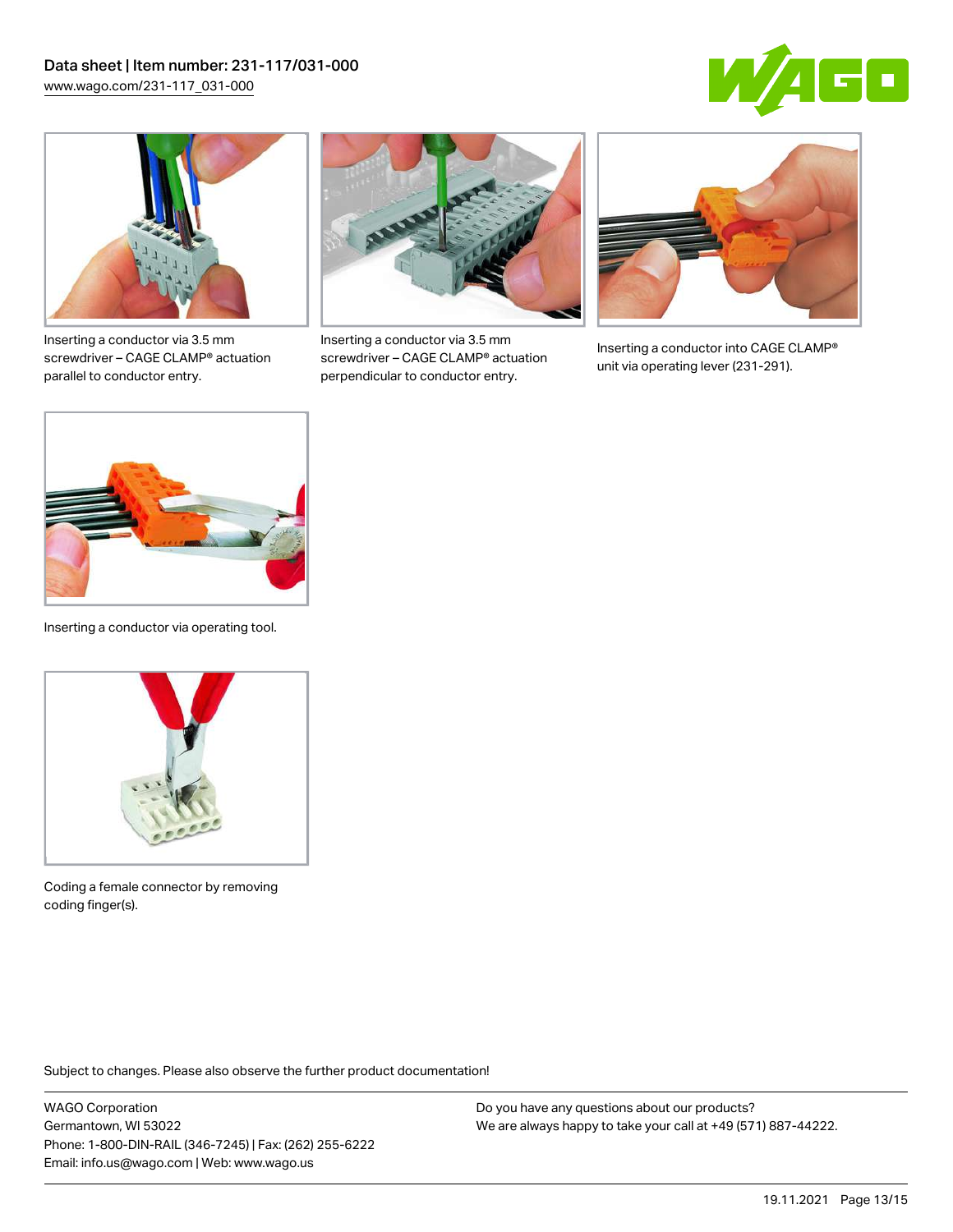



Testing – female connector with CAGE CLAMP®

Integrated test ports for testing perpendicular to conductor entry via 2 or 2.3 mm Ø test plug

Installation



Male connector with strain relief plate



Strain relief housing shown with a male connector equipped with CAGE CLAMP®



Labeling via direct marking or self-adhesive strips.

Subject to changes. Please also observe the further product documentation! Product family

WAGO Corporation Germantown, WI 53022 Phone: 1-800-DIN-RAIL (346-7245) | Fax: (262) 255-6222 Email: info.us@wago.com | Web: www.wago.us